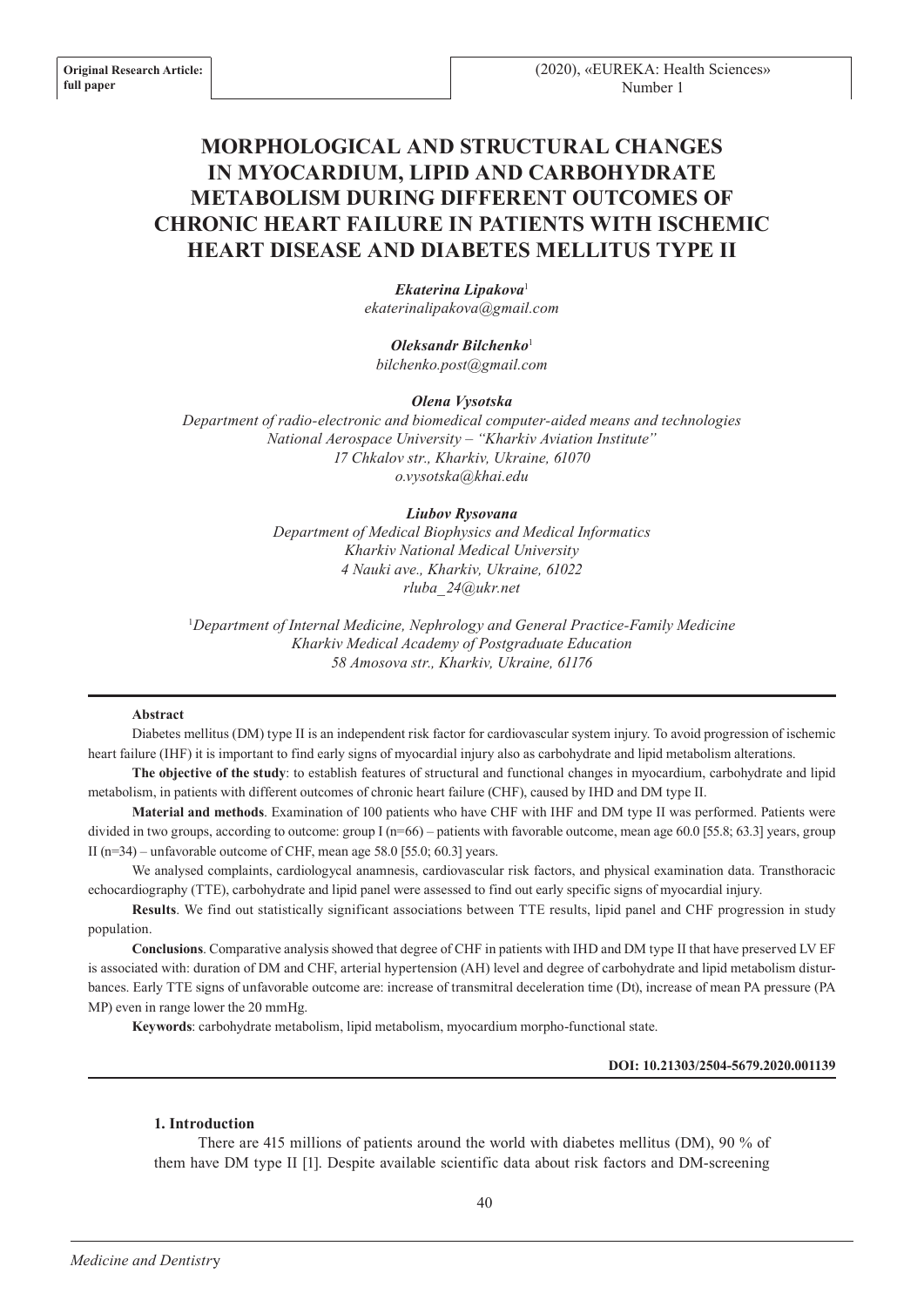programs running, incidence of disease still increases. According to experts of International Diabetic Federation (IDF), in 2035 amount of people with DM type II will reach 592 million, this is approximately every tenth. This shows significance of ongoing study on genotype and phenotype of DM to individualise treatment for this kind of patients [2].

DM type II leads to micro- and macrovascular complications, and after that ischemic heart disease (IHD). Epidemiological data shows that cardiovascular complications are the main reason of morbidity and mortality among patients with DM (80 % of patients with DM type II mortality is connected to cardiovascular complications) [2]. Almost in 50 % patients that have IHD, diagnosis of the DM type II, impaired glucose tolerance or impaired fasting glucose is found first time. According to this, American Heart Association (AHA) established presence of DM type II as equivalent of high risk of vascular complications, which is comparable with present cardiovascular diseases [3].

Nowadays there is a big interest in pathophysiological mechanisms, responsible for changes in cardiomyocites during DM type II [1]. Hyperglycemia leads to decrease in ability to resist oxidative stress by increase of glucose utilisation in citric acid pathway, increase in inflammatory response, that have influence on lipid metabolism and immune response, and leads to chronic inflammation in arterial vessel wall, endomyocardial fibrosis, necrosis and apoptosis of endothelial cells and cardyomiocytes [4, 5]. This mechanisms combined with disorders of mineral metabolism, impairment of  $Ca^{2+}$  regulation of myofilament function, increase of active oxygen forms level, increased lipotoxycity, autonomic nervous system dysfunction, which one, according to progressive autonomic neuropathy, decrease vasodilative effect of sympathetic stimulation to coronary vessels resistance – thus accelerates coronary vessels calcification and appearance of CHF with DM type II [6, 7].

Despite present scientific data of DM type II influence on cardiovascular pathology, pathophysiology of myocardial ischemia during DM type II needs further investigation. One group of patients with DM type II have coronary artery disease that prevents normal blood flow to myocardium, another have microvascular changes without plaques, and absence or presence of endothelial dysfunction [8]. There is lack of data about main aspects of diabetic coronary microvascular dysfunction in structure of cardiovascular diseases, role of genetic types of ATP-dependent potassium channels that determine course of IHD by balancing coronary blood flow and cardiac performance [9, 10].

In modern era, it is important to study mechanisms of development and specific clinical signs of CHF on the early stage. Investigations should lead to development of new methods and materials of prophylactic and treatment.

**The objective of the study:** to highlight patterns of cardiac morphology and function, lipid and carbohydrate metabolism during different courses of heart failure in patients with IHF and DM type II.

## **2. Material and methods**

We performed complex examination of 100 male patients with ischemic CHF with IHD and DM type II after in-hospital treatment. All patients signed an informed consent to participate in the study.

Examination was performed in therapy department of community-owned non-profit organization "City clinic of urgent and emergency medicine named after prof. A. I. Meschaninov" Kharkiv`s City Council, Ukraine, between February 2015 and January 2017.

Inclusion criteria: age between 50 and 70 years, CHF II functional class (FC) NYHA classification, LV EF≥50 % (according to criteria of European Society of Cardiology, 2016) [11], postinfraction cardiosclerosis with DM type II [12], glomerular filtration rate  $(\geq 50 \text{ ml/min}/1.73 \text{ m}^2)$ , NT-proBNP≥125 pg/ml.

The authors declare that all the procedures and experiments of this study respect the ethical standards in the Helsinki Declaration of 1975, as revised in 2008(5), as well as the national law. Informed consent was obtained from all the patients included in the study. No funding for this study.

Exclusion criteria: age more then 70 years, resistive arterial hypertension (AH), secondary AH, LV EF<50 %, NT-proBNP<125 pg/ml, pulmonary artery hypertension, congenital and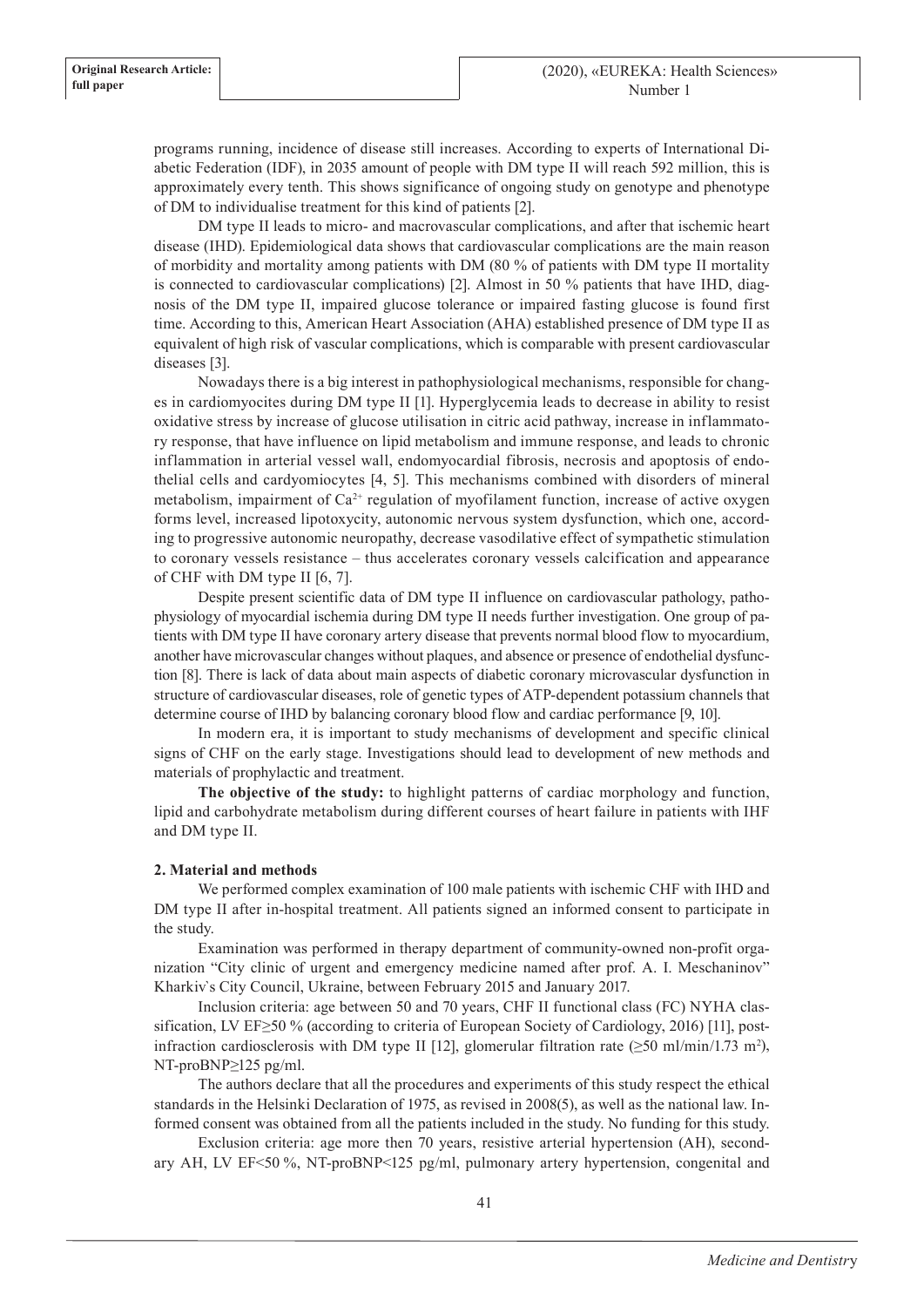acquired heart diseases, IHD that requires administration of short-acting nitrates more than two times a week, non-coronary myocardial diseases, chronic kidney disease with glomerular filtration rate GFR<50 ml/min/1,73 m<sup>2</sup>, comorbidities: chronic obstructive pulmonary disease, bronchial asthma, anemia Hb<90 g/l, acute and chronic inflammatory myocardial diseases, postoperative state, oncological diseases, inflammatory gastro-intestinal diseases, haemopoetic diseases, traumatic injuries, alcohol abuse.

Patients were divided in two groups according to outcome: group I  $(n=66)$  – favourable outcome, mean age 60.0 [55.8; 63.3] years, group II (n=34) – unfavourable outcome, mean age 58.0 [55.0; 60.3] years.

Complaints, cardiological anamnesis, cardiovascular risk factors, physical examination data, laboratory and instrumental examination, including 12-leads ECG, were analysed. AP was measured three times on both brachial arteries in sitting position, not earlier than 30 minutes after physical exertion, with mean AP (MAP) calculated. Pulse AP (PAP) was measured as difference between systolic AP (sAP) and diastolic AP (dAP). Mean AP (MAP) calculations are:  $MAP=0.42*(sAP-dAP)+dAP$ .

Insulin plasma level was measured with Insulin Rapid AccuBind ELISA kits (Monobind Insulin, USA) agents. Serum glucose level was measured with biochemical analyser Flexor E («Vital Scientific N.V.», Netherlands), kit «Glucose SPL» colorimetric method GOD-POD. The homeostatic model assessment index (HOMA-ir) was calculated according to the formula:

fasting insulin (microU/L)×fasting glucose (nmol/L)/22.5.

Homa-ir more than 2.5 was pointed as insulin resistence

Serum glycated haemoglobin (HbA1c) was measured with Liquidirect kit (Human GmbH, Germany).

We measured levels of total cholesterol (TC), high density lipoproteins (HDL), low density lipoproteins (LDL) and triglycerides (TG) by fermentative method with automated biochemical photometer Prestige 24 (Japan) with kits PZ CORMAY S.A. (LQ CHOL; LQ TG; HDL DIRECT; LDL DIRECT, Poland) Also we calculate atherogenic index (AI) by the А.М. Klimov formula (1977) [13]: AI=(TC–HDL)/LDL. NT-proBNP was measured with «ELISA kit».

Transthoracic echocardiography (TTE) was performed with SiemensACUSONIC 2000 (SiemensMedicalSolution, Mountain View, USA), phased-array probe 3,5–7 MHz. Were measured: left ventricle end-diastolic volume (LV EDV), left ventricle end-systolic volume (LV ESV), left atrium linear dimension (LALD), left ventricle ejection fraction (LV EF), transmitral deceleration time (Dt), left ventricle isovolumic relaxation time (IVRT), the ratio of peak velocity blood flow in early diastole to peak velocity flow in late diastole E/A ratio, the ratio of transmitral Doppler early filling velocity to tissue Doppler early diastolic mitral annular velocity (E/e′), mean pulmonary artery pressure (PA MP).

We measured endothelium dependent dilation in the brachial arteries (EDD). Degree of EDD was measured by reactive hyperemia, observed by wide-broad linear probe 5–12 MHz in colour doppler mode three times in left and right brachial arteries with 15 minutes interval, method by Celermajer D. S. [14] modified after Ivanova A. V. [15].

Observational period was 12 month after in-hospital treatment.

Standard medication was provided: β-blocker bisoprolol – 2.5–5 mg at morning, ACE inhibitor ramipril – 5–10 mg once at evening, amlodipin – 2.5–10 mg at evening, ASA – 75 mg once after day meal, atorvastatin 20 mg once after day meal, if additional hypotensive therapy needed – indapamid – 2.5 mg once at morning, metformin 100-1500 mg per day.

Statistical analysis was performed with SPSS 19 software for Windows. Quantitative variables are described as median (M), 25 and 75 quartiles (M [Q1; Q3]) qualitative data – as frequency of the events (% from normal observations). In order to identify differences between independent samples was used Mann-Whitney U-criteria. Frequency of sign occurrence in groups was compared by  $\chi^2$  criteria.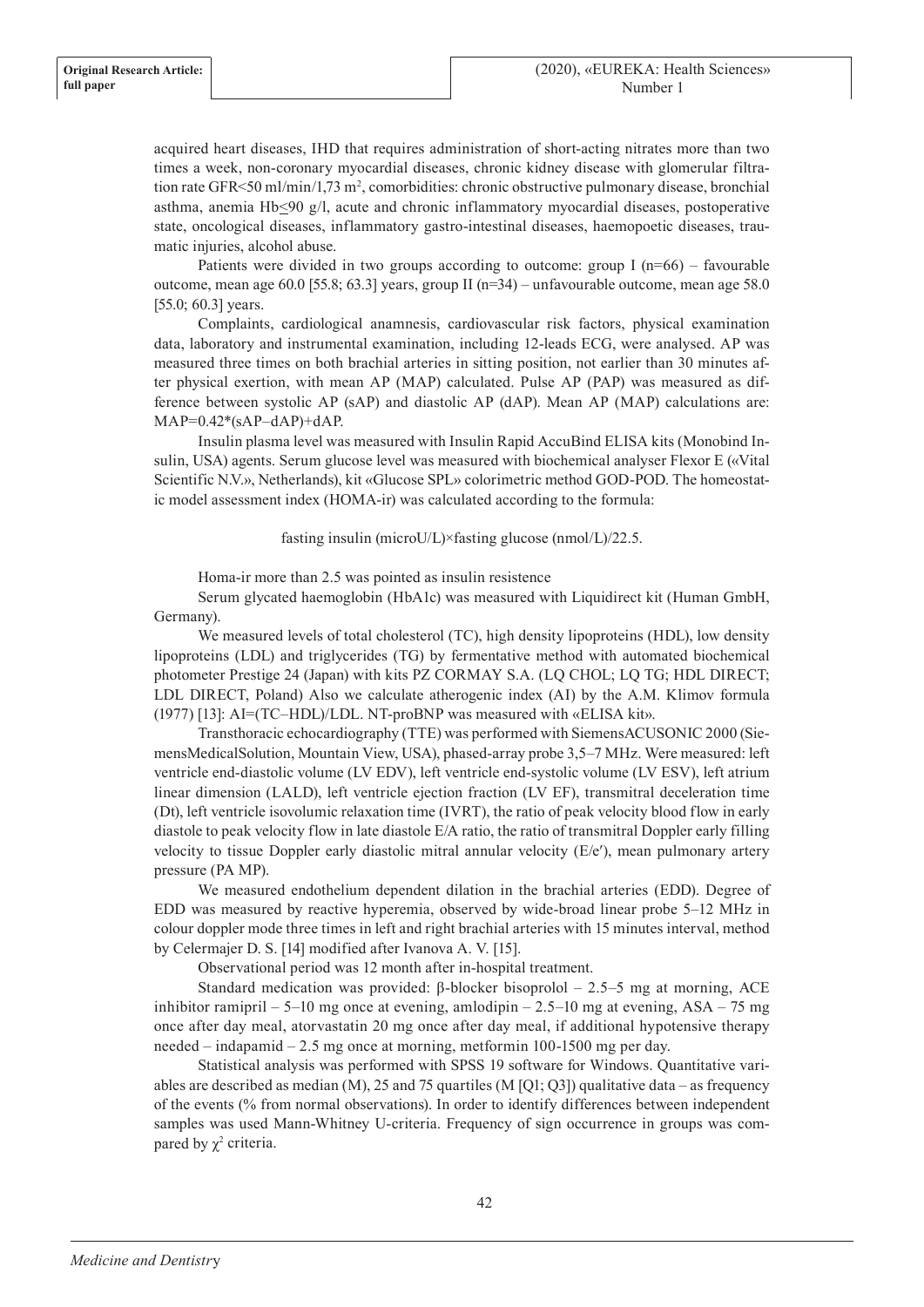## **3. Results**

After 12 months of study, enrolled patients were divided in two groups depending on outcomes. Group I ( $n=66$ ) – favourable outcome of IHF, age 60.0 [55.8; 63.3] years, group II ( $n=34$ ) – unfavourable outcome, mean age 58.0 [55.0; 60.3] years. There was no statistically significant difference in age (р>0.05) (Table 1). In group II CHF progressed, that was characterized by LV EF decrease in 13 patients (38 %), diastolic dysfunction in 14 (41 %) patient, death in 7 (20 %) patients.

Duration of IHD varies from 5 to 10 years. Duration of DM type II – from 5 to 9 years. Family history of DM type II had 36.4 % of patients in group I and 58.8 % in group II ( $p=0.03$ ). Every patient with DM type was in subcompensated state (fasting glucose <7.6 mmol/l, glycated haemoglobin <8.0 %).

During analysis of family and clinical history in both groups, CHF was significantly associated duration of IHD ( $p=0.014$ ), and DM type II ( $p=0.001$ ) Statistically significant difference in IHD family history appearance was not found in both groups ( $p$ >0.05), also as in BMI ( $p$ >0.05) (**Table 1**).

## **Table 1**

Demography and anamnestic data of patients with IHD in both groups (Me  $[Q_i; Q_3]$ )

| Indicator, unit              | Group I, $(n=66)$   | Group II, $(n=34)$ | p     |
|------------------------------|---------------------|--------------------|-------|
| Age, years                   | $60.0$ [55.8; 63.3] | 58.0 [55.0; 60.3]  | >0.05 |
| IHD present, years           | $6.0$ [5.0; 7.0]    | $7.00$ [5.0; 10.0] | 0.014 |
| DM type II present, years    | $5.0$ [5.0; 6.0]    | $6.0$ [5.0; 9.0]   | 0.001 |
| BMI (kg/m <sup>2</sup> )     | 26.9 [26.1; 27.9]   | 25.6 [24.8; 29.5]  | >0.05 |
| IHD family history, %        | 40.9                | 58.8               | >0.05 |
| DM type II family history, % | 36.4                | 58.8               | 0.03  |

During the analysis of AH level was found that AP from 160/100 to 179/99 mmHg statistically significant more frequent was found in group  $I - 71.2$  % vs 47.1 % ( $p=0.03$ ), at the same time AP 180/110 mmHg and higher was found more frequent in group II – 52.9 % vs 28.8 % ( $p=0.02$ ). Physical exertion tolerance, smoking did not differ (р>0.05) (**Table 2**).

## **Table 2**

Clinical examination data of patients with IHD and DM type II in both groups

| Indicator, unit                       | Group I, $(n=66)$ | Group II, $(n=34)$ | р     |
|---------------------------------------|-------------------|--------------------|-------|
| Physical exertion: impaired, %        | 80.3              | 91.2               | >0.05 |
| Smoking, %                            | 72.7              | 82.4               | >0.05 |
| AH level:                             |                   |                    |       |
| $-$ AP from 160/100 to 179/99 mmHg, % | 71.2              | 47.1               | 0.02  |
| $-$ AP 180/110 mmHg and more, %       | 28.8              | 52.9               | 0.02  |

In group II values of sAP ( $p=0.001$ ),  $pAP$  ( $p=0.001$ )  $u$  HR ( $p=0.001$ ) were statistically significant higher than in group I (Table 3). 6 min walk test had similar results in both groups (p>0.05) (**Table 3**).

Main factor, responsible for atherosclerosis in patient with DM type II is hyperglycaemia. Comparing data in both groups, was found statistically significant higher HbA1c ( $p=0,001$ ), almost twice higher HOMA-ir ( $p=0.001$ ), fasting glucose ( $p=0.004$ ), postprandial glucose ( $p=0.002$ ), insulin level (р=0.001) in group II (**Table 4**).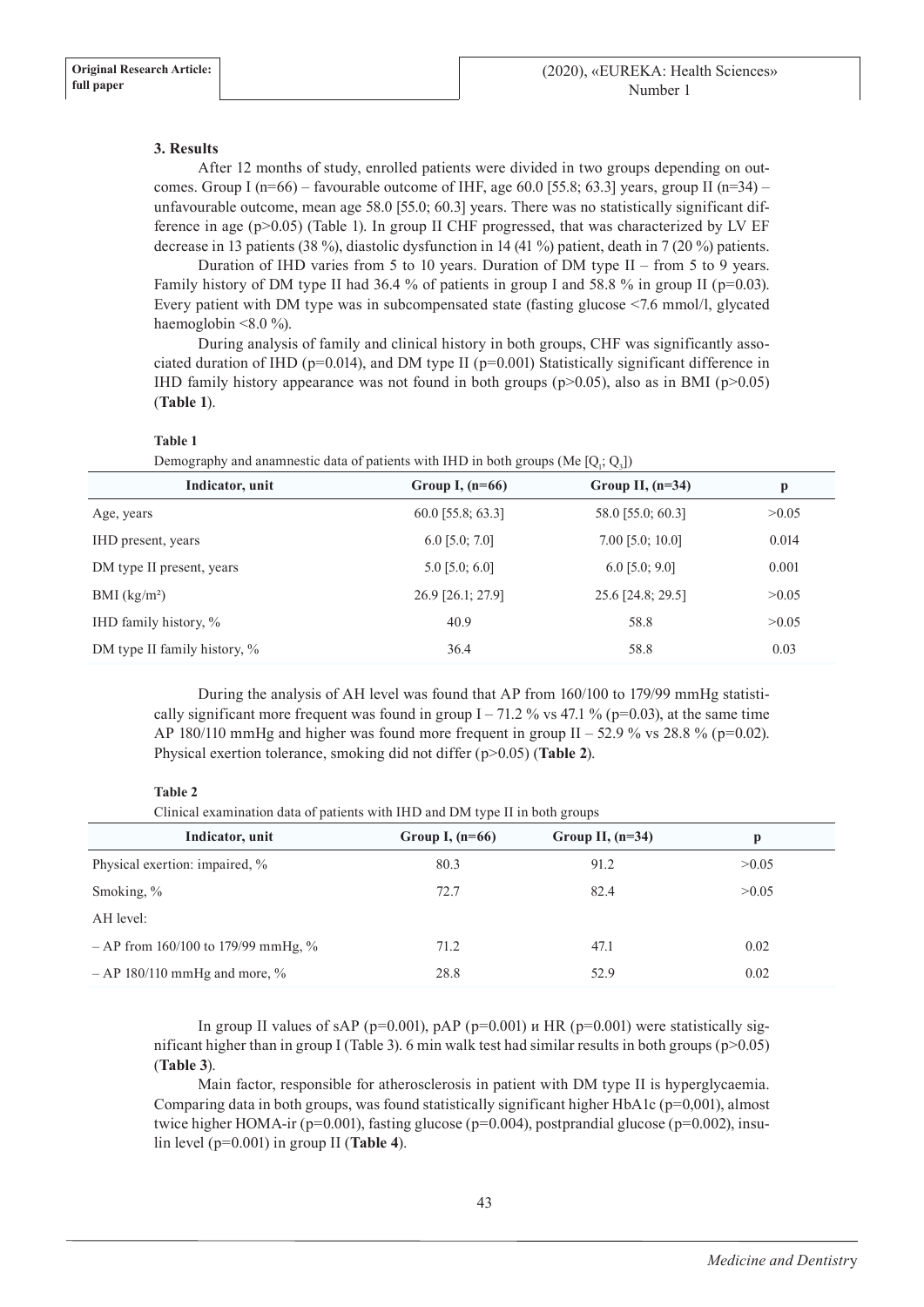## **Table 3**

Hemodynamic values, 6 min walk test in patients with IHD and DM type II (Me  $[Q_i; Q_3]$ )

| Indicator, unit    | Group I, $(n=66)$    | Group II, $(n=34)$   |       |  |
|--------------------|----------------------|----------------------|-------|--|
| sAP, mmHg          | 135.0 [130.0;145.0]  | 145.0 [140.0;151.25] | 0.001 |  |
| $pAP$ , mmHg       | 50.0 [45.0;60.0]     | 65.0 [50.0;75.0]     | 0.001 |  |
| $HR, min^{-1}$     | 68.5 [65.75;74.0]    | 75.0 [69.5;78.0]     | 0.001 |  |
| 6 min walk test, m | 366.5 [338.75;389.0] | 371.0 [355.0;382.5]  | >0.05 |  |
|                    |                      |                      |       |  |

## **Table 4**

Carbohydrate metabolism characteristics in patients with IHD and DM type II (Me  $[Q_j; Q_j]$ )

| Indicator, unit              | Group I, $(n=66)$   | Group II, $(n=34)$ |       |
|------------------------------|---------------------|--------------------|-------|
| HbAlc, $\%$                  | $7.0$ [6.6; $7.2$ ] | $7.4$ [7.8; 7.6]   | 0.001 |
| Fasting glucose, mmol/l      | $6.05$ [5.78; 6.3]  | $6.35$ [5.9; 6.9]  | 0.004 |
| Postprandial glucose, mmol/l | $8.4$ [7.8; 8.8]    | $8.9$ [8.4; 9.2]   | 0.002 |
| Insulin, mcME/ml             | 19.2 [15.3; 22.6]   | 29.3 [26.8; 33.3]  | 0.001 |
| HOMA-ir                      | 4.9 [4.0; 6.4]      | $8.2$ [7.3; 9.4]   | 0.001 |
|                              |                     |                    |       |

Comparing lipid metabolism values in both groups, statistically significant higher values of TC ( $p=0.001$ ), LDL ( $p=0.001$ ), atherogenic index ( $p=0.001$ ) was found in group II. No difference was found between TG and HDL ( $p > 0.05$ ) (**Table 5**).

## **Table 5**

Lipid metabolism characteristics in patients with IHD and DM type II (Me  $[Q_i; Q_3]$ )

| Group I, $(n=66)$   | Group II, $(n=34)$  |       |
|---------------------|---------------------|-------|
| 233.5 [224.5;245.3] | 261.0 [249.8;277.0] | 0.001 |
| 167.5 [156.0;183.3] | 169.0 [148.0;184.3] | >0.05 |
| 42.0 [41.0:43.0]    | 42.0 [41.0:43.0]    | >0.05 |
| 159.0 [148.6;171.5] | 184.2 [172.8;197.7] | 0.001 |
| $4.6$ [ $4.3;4.8$ ] | $5.1$ [4.9;5.7]     | 0.001 |
|                     |                     |       |

In group II (n=34) compared to group I (n=66) was found significant larger LALD (p=0.001). LV EF was preserved in both groups, but it was statistically significant lower in group II (p=0.001) (**Table 6**).

# **Table 6**

Cardio-vascular ultrasound measurement in patients with IHD and DM type II (Me  $[Q_i; Q_3]$ ).

| Indicator                | Group I, $(n=66)$    | Group II, $(n=34)$   | P     |
|--------------------------|----------------------|----------------------|-------|
| LALD, mm                 | 35.5 [34.8; 36.6]    | 37.2 [36.0; 38.2]    | 0.001 |
| EdV, ml                  | 113.9 [106.4; 123.8] | 115.5 [107.3; 118.9] | >0.05 |
| EsV, ml                  | 39.6 [35.0; 44.1]    | 41.9 [37.9; 45.0]    | >0.05 |
| LV EF, $\%$              | 66.3 [64.4; 67.6]    | 62.8 [60.8; 66.4]    | 0.001 |
| Dt, sec                  | $0.24$ [0.22; 0.25]  | $0.25$ [0.24; 0.26]  | 0.001 |
| IVRT, sec                | $0.13$ [0.12; 0.14]  | $0.14$ [0.13; 0.14]  | >0.05 |
| $E/A$ ratio              | $0.76$ [0.72; 0.78]  | $0.69$ [0.64; 0.74]  | 0.001 |
| $E/e$ , ratio.           | 7.29 [6.95; 7.67]    | 7.38 [6.61; 7.90]    | >0.05 |
| PA MP, mmHg.             | 16.1 [14.4; 17.7]    | $17.0$ [16.0; 18.3]  | 0.003 |
| Brachial arteries EDD, % | 9.00 [8.50; 9.60]    | 6.85 [5.48; 9.25]    | 0.001 |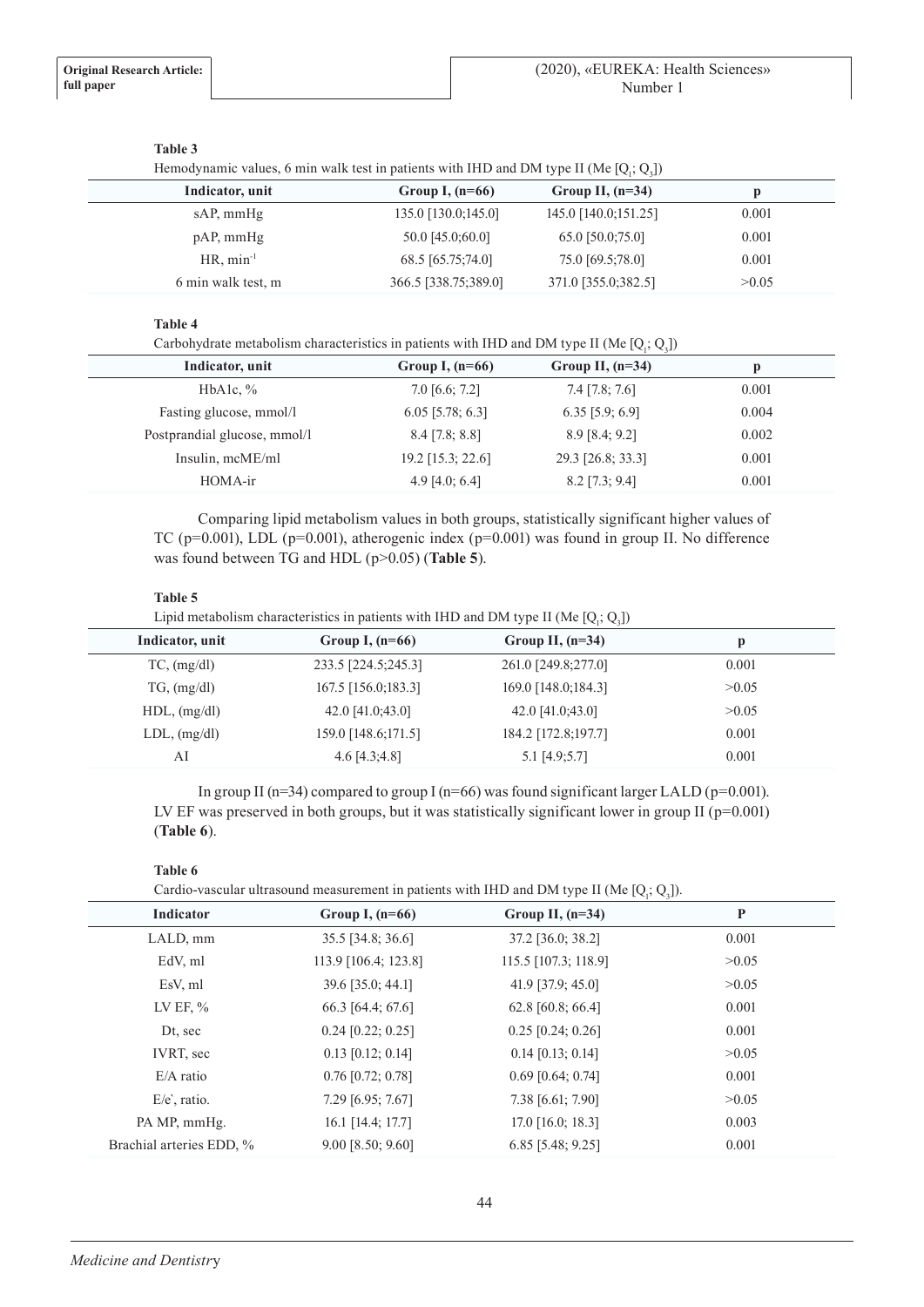No difference in EsV and EdV was found ( $p > 0.05$ ). Significantly higher was PA MP  $(p=0.003)$  and Dt  $(p=0.001)$  in group II. E/A ratio was higher in group I ( $p=0.001$ ), IVRT and E/e` ratio doesn't differ in two groups (p>0.05).

Brachial arteries EDD was higher in group I (р=0.001) (**Table 6**).

Significantly higher level of NT-proBNP was in patients group II – 308.5 [210; 351.2] pg/ml compared to the group I – 190 [161.5; 225.3] pg/ml ( $p=0.001$ ).

## **4. Discussion**

HFpEF is a complex clinical condition, both in terms of diagnosis and treatment of this syndrome. In the actual practice of the physician, it is found that patients with HFpEF are receiving the same treatment as patients with HFrEF [16, 17]. However, if prognosis for RAAS blockers, beta-blockers, or mineralocorticoid receptor antagonists has been shown to improve prognosis for patients with HFpEF, there is no evidence for the efficacy of these drugs in patients with HFpEF [18].

In our study, unfavourable outcome of CHF in patients with СHD and DM type II was associated with higher incidence of СHD and DM duration; also, there was tendency of higher age. In group II rates of DM type II family history, AP level was significantly high, also there was a tendency to higher incidence of СHD family history and lower physical exertion tolerance.

Unfavourable outcome of CHF was associated with more severe lipid and carbohydrate disturbances. Lipid metabolism disturbance leads to severe forms of DM type II that is also demonstrated in another study. A study of the state of lipid metabolism in patients with coronary heart disease and CHF showed in 45.9 % of cases of hypercholesterolemia, in 62 % – increase in low-density lipoprotein, in 15.3 % – decrease in high-density lipoprotein [19].

To date, the possibility of identifying patients who are prone to the progression of LV diastolic dysfunction in CHF is widely discussed in the literature. Early detection of these patients and more careful monitoring can help improve treatment outcomes and develop new treatment options [20, 21].

Even if patients with CHD and DM type II have LV EF preserved (HFpEF), in case of unfavourable outcome EF was significantly lower and was a strong predictor of one. All patients had left ventricle diastolic dysfunction 1 degree, despite normal LALD, but median was higher in group II. DT was higher in group II, that shows more severe diastolic dysfunction degree.

Group II is characterized by higher rate of endothelial dysfunction, which shows severe remodelling processes in vessels.

The coexistence of HFpEF and type 2 diabetes predicts an increased risk of morbidity and mortality. Therefore, there is an increasing need to find new diagnostic tools and treatments to improve clinical outcomes in patients with CHF and type 2 diabetes. Accordingly, it is important for both states to optimize drug therapy and lifestyle while balancing the potential for side effects of medication. Although there are no specific guidelines for the management of patients with HFpEF suffering from diabetes [22].

**Limitations of the study.** Our study is limited by the number of patients with strict inclusion criteria. This failed to analyse the association of CHD and DM type II in patients with borderline LV EF.

**Prospects for further research.** Detection of simple predictors of adverse CH course in patients with CHD and DM type II is an urgent task of modern medicine. Achieving this goal makes it possible to stratify a group of patients with high-risk CH complications for closer observation. The increase in the number and groups of patients with CH, the duration of follow-up, will help to identify more sensitive predictors of adverse course of pathology.

## **5. Conclusions**

Severity of CHF with preserved LV EF in patients with IHD and DM type II is associated with disease duration, AH level and severity of lipid and carbohydrate metabolism disturbances.

Higher blood level of total low-density lipoproteins, HbAc1, glycemia, index HOMA and atherogenic index was in patients with unfavourable outcome.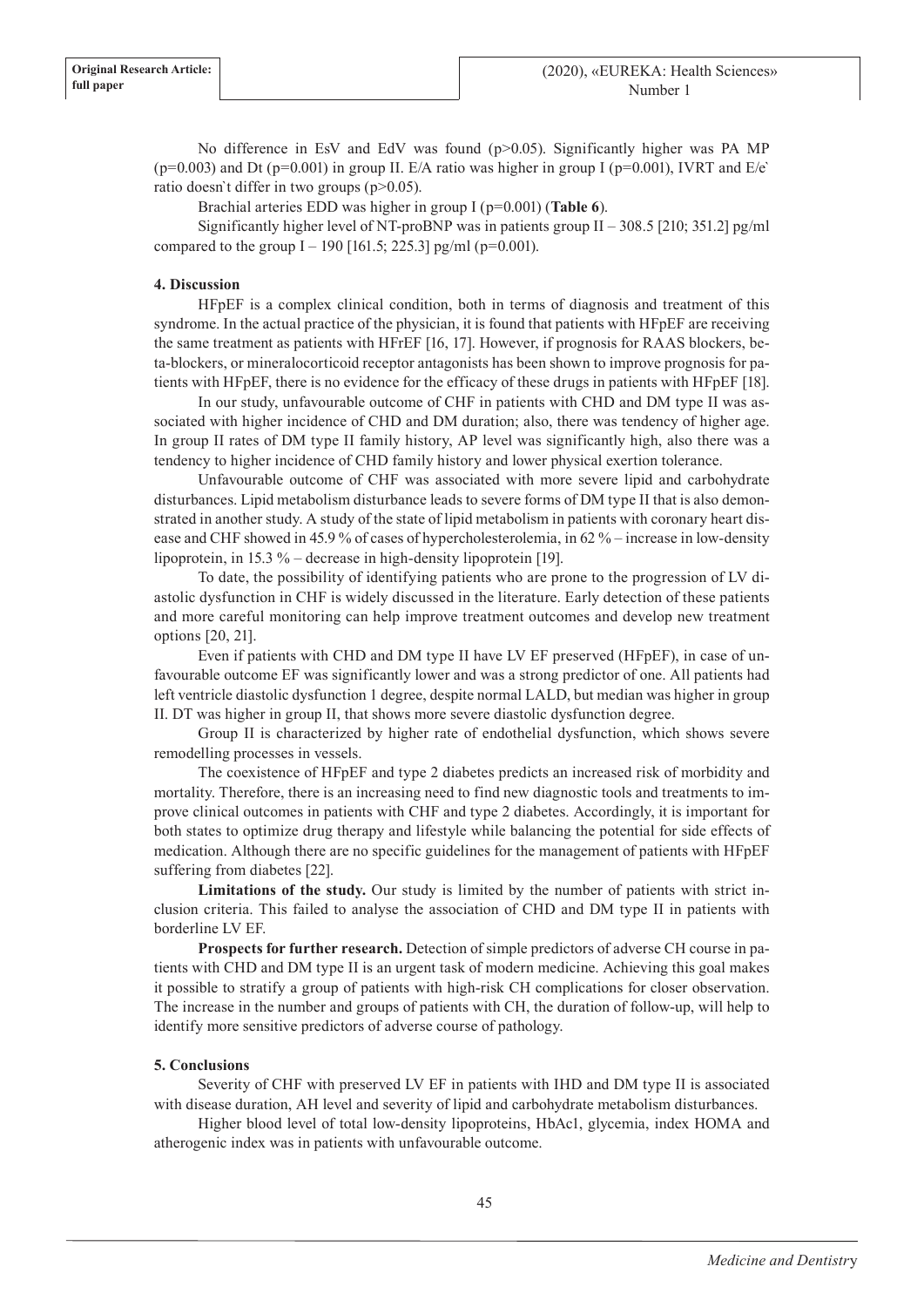In patients with unfavourable outcome was more low LV EF but in range not lower than 50 % and EDD.

Early markers of unfavourable outcome are increase of dT and increases of PA MP even in range not higher than 20 mmHg.

## **Conflict of interest**

There is no conflict of interest.

## **References**

- [1] Severino, P., D'Amato, A., Netti, L., Pucci, M., De Marchis, M., Palmirotta, R. et. al. (2018). Diabetes Mellitus and Ischemic Heart Disease: The Role of Ion Channels. International Journal of Molecular Sciences, 19 (3), 802. doi: https://doi.org/10.3390/ ijms19030802
- [2] IDF Diabetes Atlas (2015). Available at: https://www.idf.org/e-library/epidemiology-research/diabetes-atlas/13-diabetes-atlas-seventh-edition.html
- [3] Kumar, R., Kerins, D. M., Walther, T. (2015). Cardiovascular safety of anti-diabetic drugs. European Heart Journal Cardiovascular Pharmacotherapy, 2 (1), 32–43. doi: http://doi.org/10.1093/ehjcvp/pvv035
- [4] Stratton, I. M., Adler, A. I., Neil, H. A. et. al. (2000). Association of glycaemia with macrovascular and microvascular complications of type 2 diabetes (UKPDS 35): prospective observational study. BMJ, 321 (7258), 405–412. doi: http://doi.org/10.1136/ bmj.321.7258.405
- [5] Chatterjee, S., Khunti, K., Davies, M. J. (2017). Type 2 diabetes. The Lancet, 389 (10085), 2239–2251. doi: http://doi.org/10.1016/ s0140-6736(17)30058-2
- [6] Bowes, C. D., Lien, L. F., Butler, J. (2019). Clinical aspects of heart failure in individuals with diabetes. Diabetologia, 62 (9), 1529–1538. doi: http://doi.org/10.1007/s00125-019-4958-2
- [7] Jia, G., Whaley-Connell, A., Sowers, J. R. (2017). Diabetic cardiomyopathy: a hyperglycaemia- and insulin-resistance-induced heart disease. Diabetologia, 61 (1), 21–28. doi: http://doi.org/10.1007/s00125-017-4390-4
- [8] Yahagi, K., Kolodgie, F. D., Lutter, C., Mori, H., Romero, M. E., Finn, A. V., Virmani, R. (2017). Pathology of Human Coronary and Carotid Artery Atherosclerosis and Vascular Calcification in Diabetes Mellitus. Arteriosclerosis, Thrombosis, and Vascular Biology, 37 (2), 191–204. doi: http://doi.org/10.1161/atvbaha.116.306256
- [9] Saotome, M., Ikoma, T., Hasan, P., Maekawa, Y. (2019). Cardiac Insulin Resistance in Heart Failure: The Role of Mitochondrial Dynamics. International Journal of Molecular Sciences, 20 (14), 3552. doi: http://doi.org/10.3390/ijms20143552
- [10] Ponikowski, P., Voors, A. A., Anker, S. D., Bueno, H., Cleland, J. G. F., Coats, A. J. S. et. al. (2016). 2016 ESC Guidelines for the diagnosis and treatment of acute and chronic heart failure. European Heart Journal, 37 (27), 2129–2200. doi: http:// doi.org/10.1093/eurheartj/ehw128
- [11] Ponikowski, P., Voors, A. A., Anker, S. D., Bueno, H., Cleland, J. G. F., Coats, A. J. S. et. al. (2016). ESC Guidelines for the diagnosis and treatment of acute and chronic heart failure: The Task Force for the Diagnosis and Treatment of Acute and Chronic Heart Failure of the European Society of Cardiology (ESC). European Heart Journal, 37 (27), 2129–2200. doi: http:// doi.org/10.1093/eurheartj/ehw128 American diabetes association. Standards of Medical Care in Diabetes–2017 (2017). Diabetes Care, 40 (1), 135.
- [12] Klimov, A. N. (1977). Prichiny i usloviya razvitiya ateroskleroza. Preventivnaya kardiologiya, 260–321.
- [13] Celermajer, D. S., Sorensen, K. E., Gooch, V. M., Spiegelhalter, D. J., Miller, O. I., Sullivan, I. D. et. al. (1992). Non-invasive detection of endothelial dysfunction in children and adults at risk of atherosclerosis. The Lancet, 340 (8828), 1111–1115. doi: http://doi.org/10.1016/0140-6736(92)93147-f
- [14] Ivanova, O. V., Rogoza, T. V., Balakhonova, G. N. (1998). Opredelenie chuvstvitelnosti plechevoi arterii k napriazheniiu sdviga na endotelii kak metod ocenki sostoianiia endoteliizavisimoi vazodilatacii s pomoschiu ultrazvuka vysokogo razresheniia u bolnykh s arterialnoi gipertoniei. Kardiologiia, 3, 37–41.
- [15] Savarese, G., Lund, L. H. (2017). Global Public Health Burden of Heart Failure. Cardiac Failure Review, 3 (1), 7–11. doi: http:// doi.org/10.15420/cfr.2016:25:2
- [16] Braunwald, E. (2015). The war against heart failure: the Lancet lecture. The Lancet, 385 (9970), 812–824. doi: http://doi.org/ 10.1016/s0140-6736(14)61889-4
- [17] Cleland, J. G. F., Bunting, K. V., Flather, M. D., Altman, D. G., Holmes, J. et. al. (2017). Beta-blockers for heart failure with reduced, mid-range, and preserved ejection fraction: an individual patient-level analysis of double-blind randomized trials. European Heart Journal, 39 (1), 26–35. doi: http://doi.org/10.1093/eurheartj/ehx564